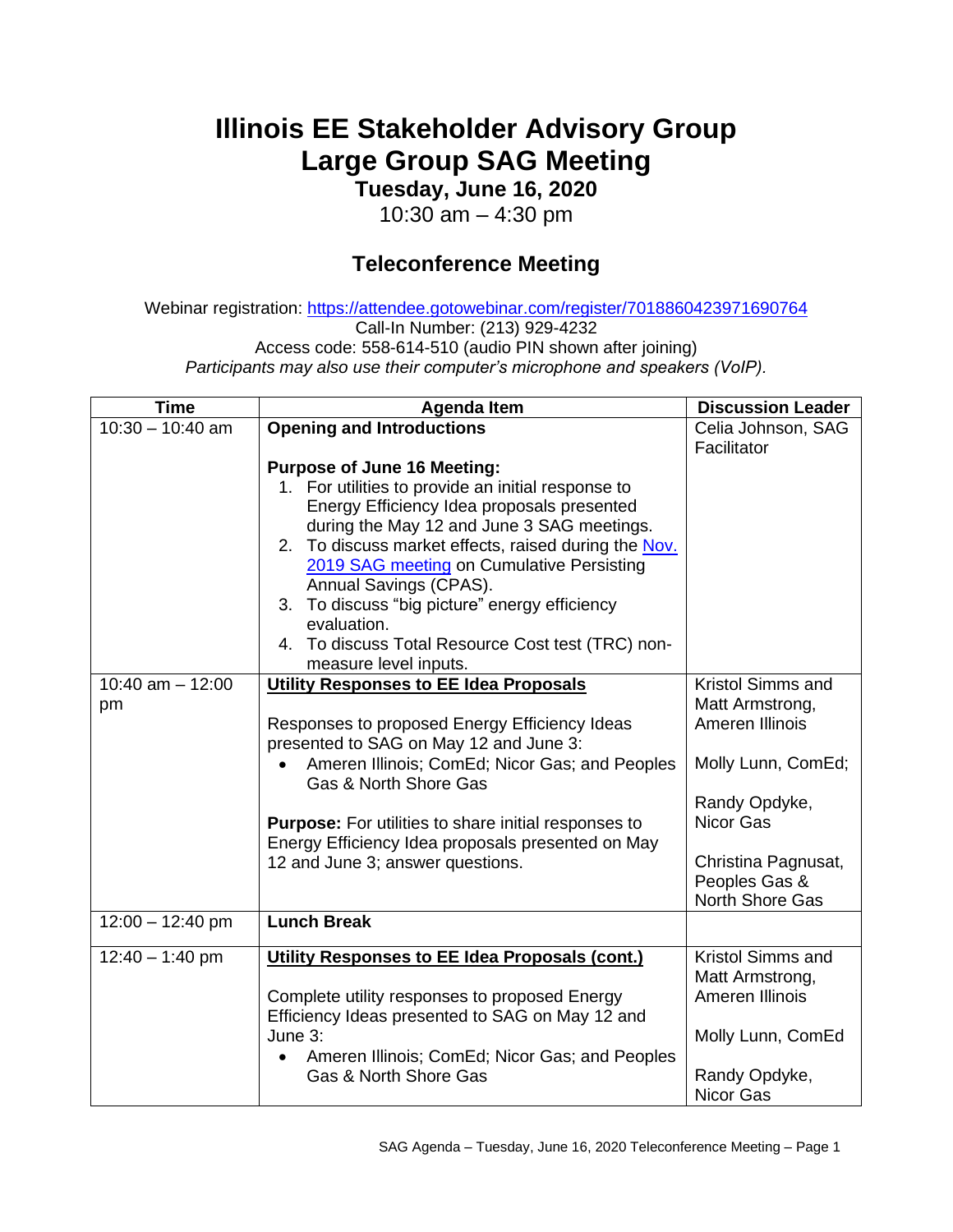| <b>Time</b>      | <b>Agenda Item</b>                                                                                                                                                                                                                                                                                                                                                                                                                                                                                                                                                                                                                                                                                                                                                                                                                                                                                             | <b>Discussion Leader</b>              |
|------------------|----------------------------------------------------------------------------------------------------------------------------------------------------------------------------------------------------------------------------------------------------------------------------------------------------------------------------------------------------------------------------------------------------------------------------------------------------------------------------------------------------------------------------------------------------------------------------------------------------------------------------------------------------------------------------------------------------------------------------------------------------------------------------------------------------------------------------------------------------------------------------------------------------------------|---------------------------------------|
|                  | <b>Purpose:</b> For utilities to share initial responses to<br>Energy Efficiency Idea proposals presented on May                                                                                                                                                                                                                                                                                                                                                                                                                                                                                                                                                                                                                                                                                                                                                                                               | Christina Pagnusat,<br>Peoples Gas &  |
|                  | 12 and June 3; answer questions.                                                                                                                                                                                                                                                                                                                                                                                                                                                                                                                                                                                                                                                                                                                                                                                                                                                                               | North Shore Gas                       |
| $1:40 - 1:50$ pm | <b>Break (Transition Presenters)</b>                                                                                                                                                                                                                                                                                                                                                                                                                                                                                                                                                                                                                                                                                                                                                                                                                                                                           |                                       |
| $1:50 - 2:30$ pm | <b>Cumulative Persisting Annual Savings Follow-Up</b><br><b>Ameren Illinois Presentation on Market Effects:</b><br>Should studies incorporate the market outside of<br>Ameren Illinois service territory, in areas that do<br>not have EE programs (e.g., can savings from<br>market effects be claimed)?<br>How is "market effect" defined? How are market<br>effects measured? What are examples of market<br>effects? What is the difference between market<br>effects and market transformation?<br>Q&A                                                                                                                                                                                                                                                                                                                                                                                                    | Matt Armstrong,<br>Ameren Illinois    |
|                  | <b>Purpose:</b> To hold a follow-up discussion on market<br>effects, raised during the Nov. 2019 SAG meeting;<br>discuss questions and feedback.                                                                                                                                                                                                                                                                                                                                                                                                                                                                                                                                                                                                                                                                                                                                                               |                                       |
| $2:30 - 2:40$ pm | <b>Break (Transition Presenters)</b>                                                                                                                                                                                                                                                                                                                                                                                                                                                                                                                                                                                                                                                                                                                                                                                                                                                                           |                                       |
| $2:40 - 3:20$ pm | <b>Energy Efficiency Evaluation: Big Picture</b><br><b>Discussion Topics:</b><br>1. Opportunities for more integration of EM&V work<br>across utility service territories.<br>2. The level of emphasis on different kinds of<br>evaluation (process vs. impact, NTG vs. other,<br>peak vs. energy, value of NEBs, etc.).<br>a. Where should evaluation research be<br>prioritized?<br>b. Should there be any dedicated shifts in the<br>type of research conducted by evaluators?<br>3. Opportunities for better integration and<br>prioritization of evaluation research with the IL-<br>TRM update process.<br><b>Joint Evaluator Presentation:</b><br>How Guidehouse and Opinion Dynamics<br>coordinate EM&V work;<br>Historical overview of when various types of<br>$\bullet$<br>evaluations are completed and how often; and<br>How evaluation research is utilized in annual IL-<br>TRM update process. | Zach Ross, Opinion<br><b>Dynamics</b> |
|                  | <b>Questions for Discussion:</b><br>1. Do SAG participants have feedback on<br>coordinated EM&V work, the levels of emphasis                                                                                                                                                                                                                                                                                                                                                                                                                                                                                                                                                                                                                                                                                                                                                                                   |                                       |